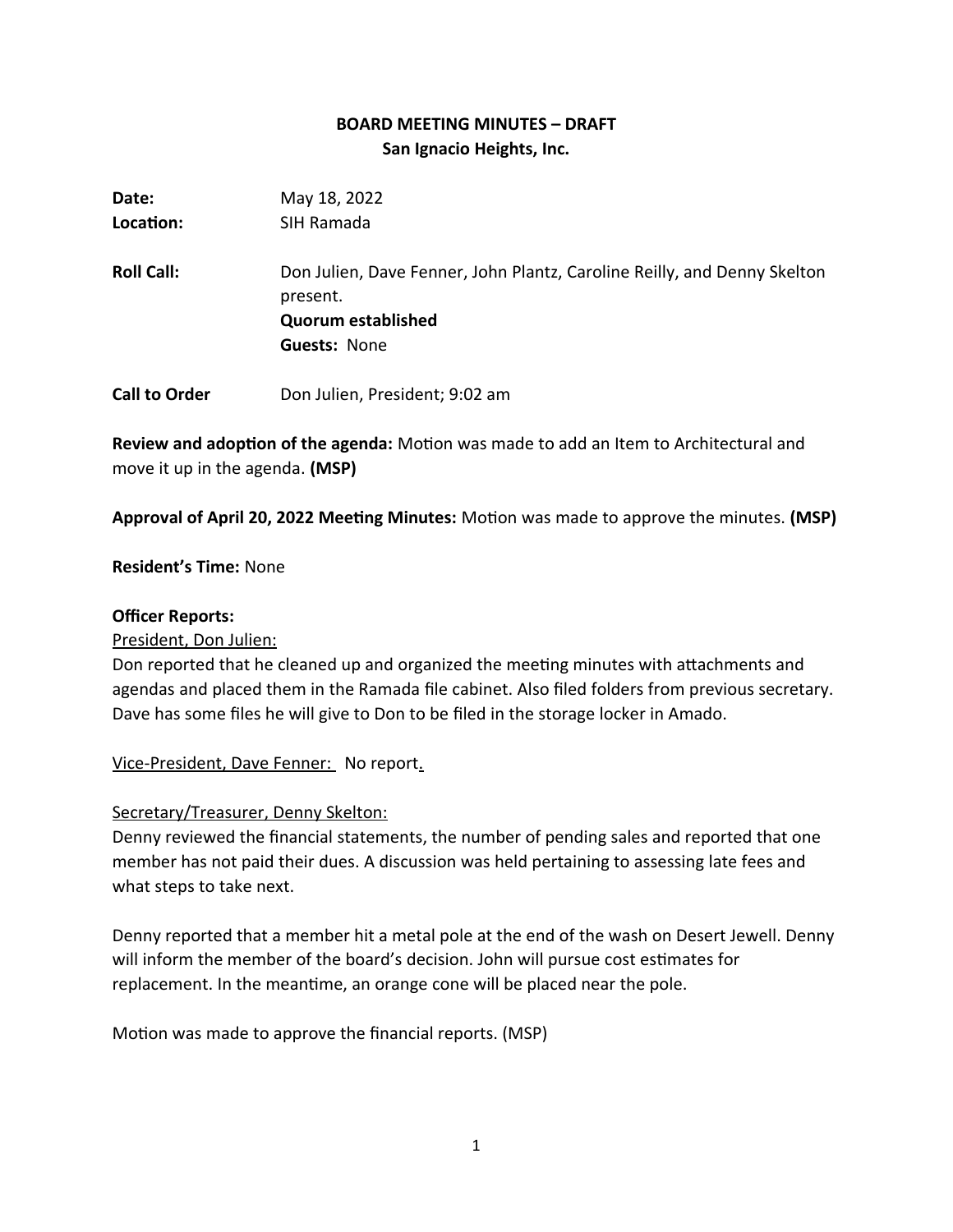# At Large, John Plantz:

John reported that Ivan's Tree Service will trim four palm trees in the Ramada area. Discussion was held for the landscape committee to survey Ramada area homeowners to determine the future of the palm trees.

At Large, Caroline Reilly: No report.

### **Committee Reports**

### Architectural: Chuck Willie

Don reported on behalf of Chuck that a paint request has been approved. Discussed that a homeowner had solar panels installed and did not follow standard procedure in submitting the request form for approval. Don informed the member that the project would have been approved and stressed the need for submitting the approval form so that the HOA and future owners would have the contact information of the contractor performing the work. The member was advised to submit the request form for any future projects.

A motion was made to approve a separate solar project submitted by another member. **(MSP)**

### Common Grounds/Landscaping – John Plantz:

Sidewalk Leveling - John reported that the sidewalk leveling project will be performed soon on HOA property.

Landscaping plan – John presented pictures of what the common areas could look like and recommended that we move forward on the project. John will put together more detail and obtain cost estimates as it pertains to plant removal/replacement, installation of decorative rock, erosion and weed control, etc.

### Roads: John Plantz/Al Loomis

Frank Civil Consulting: John reported that Michael Frank met with the roads committee via zoom to review the "Road investigation report" and projected costs. The committee recommends moving forward on the project.

The board discussed various options on how to move forward on this project. After a lengthy discussion, a motion was made to: "commit to pursue a roads maintenance assessment and hold a special membership meeting." Motion Tabled.

Further discussion was held to combine the landscape plan and roads maintenance plan.

An amendment to the original motion was made to add "Landscape" to the original motion. **(MSP).**